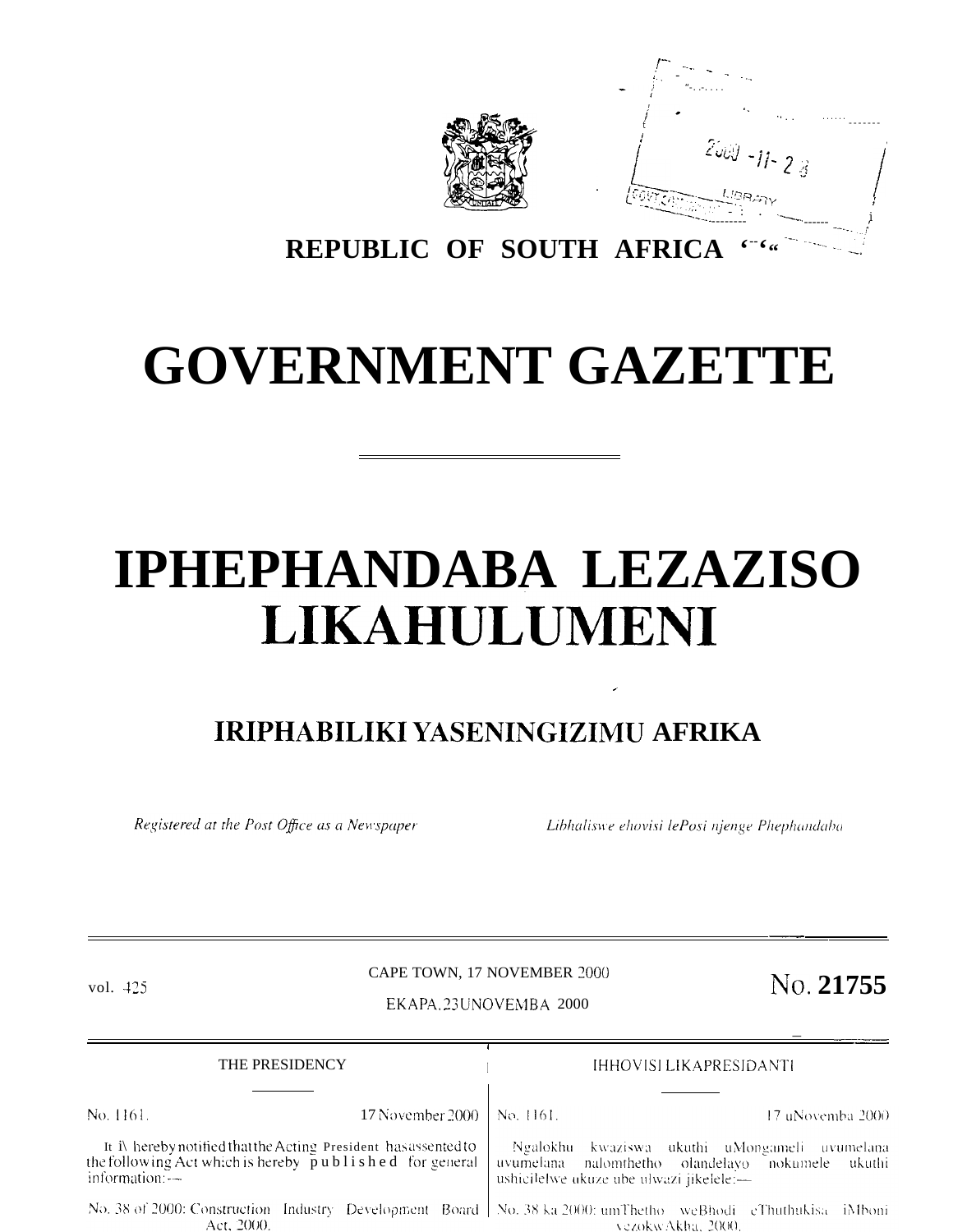Act No.38,2000 CONSTRUCTION INDUSTRY DEVELOPMENT BOARD ACT, 2000

*(English text signed by the* Acting *President.) (Assented to 13 November 2000.)*

# **ACT**

To provide for the establishment of the Construction Industry Development Board; to implement an integrated strategy for the reconstruction, growth and development of the construction industry and to provide for matters connected therewith.

# PREAMBLE

WHEREAS the construction industry plays an indispensable role in the South African economy in providing the physical infrastructure which is fundamental to the country's development;

WHEREAS the construction industry experiences instability and interconnected structural problems which are associated with the declining demand in recent decades, the volatile nature of the demand and the consequent shedding of Iabour;

WHEREAS the construction industry operates in a uniquely project-specific and complex environment, combining different investors, clients, contractual arrangements and consulting professions; combining different site conditions, design, materials and technologies; combining different contractors. specialist subcontractors and the workforce assembled for each project;

WHEREAS the development of the emerging sector is frustrated by its inability to access opportunity, finance and credit as well as vocational and management training;

WHEREAS investment in physical infrastructure is constrained and there is a need to promote effective public sector spending and private sector investment and to interpret investment trends;

WHEREAS the construction industry impacts directly on communities and the public at large and its improved efficiency and effectiveness will enhance quality, productivity, health, safety, environmental outcomes and value for money to South African society;

WHEREAS the specialised and risk-associated nature of construction places an onus on the public sector client to continuously improve its procurement and delivery management skill in a manner that promotes efficiency, value for money, transformation and the sustainable development of the construction industry;

WHEREAS the development of the industry requires leadership and the active promotion of best practice; and

WHEREAS Government has a vision of a construction industry development strategy that promotes stability, fosters economic growth and international competitiveness, creates sustainable employment and addresses historic imbalances as it generates new construction industry capacity;

,.\_,—.. --,, ,.,-- —.,.". ..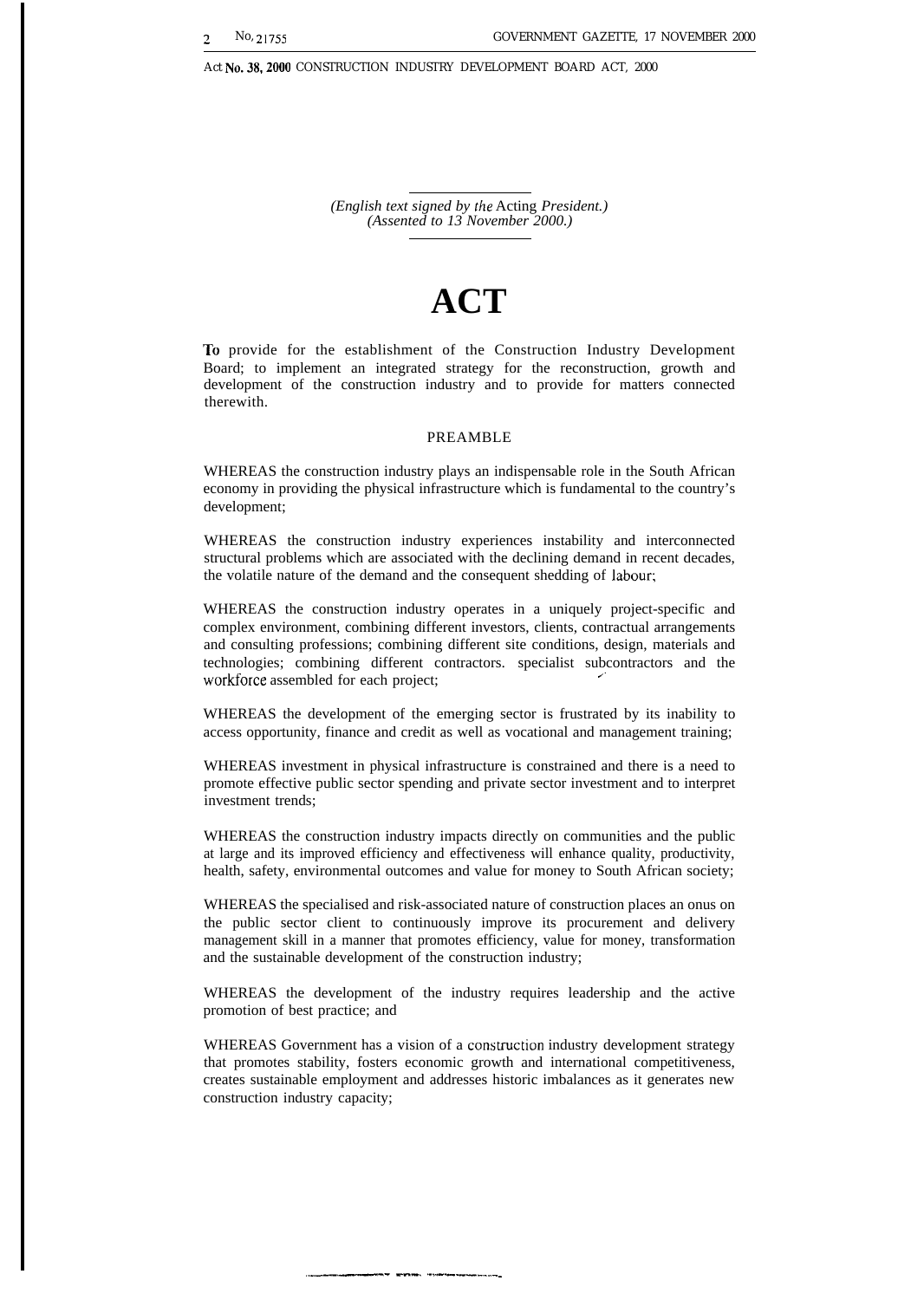Act No. 38, 2000 CONSTRUC'TIO, NINDUSTRY DEVELOPMENT BOARD ACT, 2000

**B** E IT THEREFORE ENACTED by the Parliament of the Republic of South Africa, as follows: as follows:

# CHAPTER **ONE**

# **DEFINITIONS**

**The purpose of this chapter is to define words to** which a **meaning is attached which 5 expands on the dictionary meaning of the word.**

# **Definitions**

**1.** In this Act, unless the context otherwise indicates—-

- (a) "best practice" means a desirable and appropriate standard, process, procedure, method or system in relation to the delivery process and the life **10** cycle of fixed assets;
- *(b)* "best practice contractor recognition scheme" means the best practice recognition scheme referred to in section 21:
- (c) "best practice project assessment scheme" means the best practice project assessment scheme referred to in section ?3;
- *(d)* "Board" means the Construction Industry Development Board established by section 2;
- *(e)* "chairperson" means the chairperson of the Board appointed in terms of section  $6(1 \t1)(a)$ ;
- *(J)* "chief executive officer" means the chief executive officer appointed in terms 20 of section 10;
- *(g)* "client" means a person, body or organ of state who enters into a contract to procure construction works;
- *(h)* "construction industry" means the broad conglomeration of industries and sectors which add value in the creation and maintenance of fixed assets within 25 the built environment;
- *(i)* "contractor" means a person or body of persons who undertakes to execute and complete construction works;
- *(j)* "construction works" means the provision of a combination of goods and services arranged for the development, extension, installation, repair, mainte-**30** nance, renewal. removal, renovation, alteration, dismantling or demolition of a fixed asset including building and engineering infrastructure;
- *(k)* "emerging enterprise" means an enterprise which is owned, managed and controlled by previously disadvantaged persons and which is overcoming business impediments arising from the legacy of apartheid;
- *(1)* "emerging sector" means that sector of the construction industry which comprises emerging enterprises;
- *(m)* "member" means a member of the Board appointed in terms of section 6:
- *(n)* "Minister" means the Minister of the National Department responsible for Public Works;
- *(0)* "organ of state" means an organ of state as defined in section 239 of the Constitution of the Republic of South Africa, 1996 (Act No. 108 of 1996):
- *(p)* "policy" means Government policy that impacts on construction industry development;
- *(q)* "prescribed" means prescribed by regulation in terms of section 33;
- (r) "project" means a construction works contract or a series of related construction work contracts:
- $(s)$ "register" means the national register of contractors referred to in section 16 or the register of projects established in terms of section 22;
- *(f)* "regulation" means a regulation made under section 33 of this Act: and **50**

AND ACTIVITY IN A REPORT

 $(u)$  "this Act" includes the regulations

on and million in the con

**45**

**35**

**40**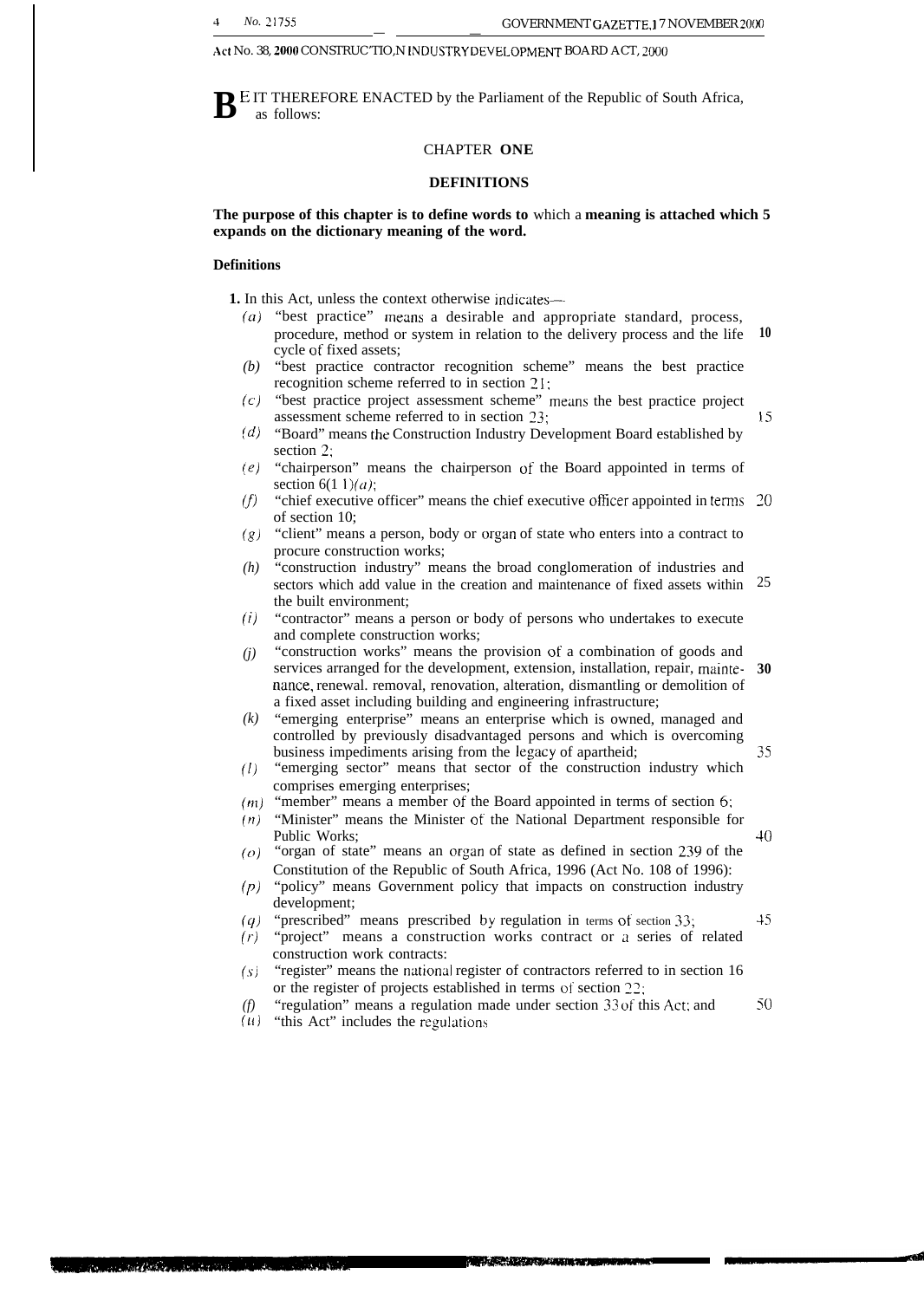10

Act No. 38, 2000" CONSTRUCTION INDUSTRY DEVELOPMENT BOARD ACT, 2000

# **CHAPTER TWO**

# CONSTRUCTION INDUSTRY DEVELOPMENT BOARD

**The purpose of this chapter is to establish the Construction Industry Development Board and to provide for its objects, powers, functions and duties and to provide for administrative matters. 5**

# **Establishment of Board**

**2.** The Construction Industry Development Board is established as a juristic person.

# **Independence of Board**

**3.** The Board must perform its functions free from undue influence.

Objects of Board

- 4. The objects of the Board are to—
	- *(a)* promote the contribution of the construction industry in meeting national construction demand and in advancing—
		- (i) national, social and economic development objectives;
		- (ii) industry performance, efficiency and competitiveness; and 15
		- (iii) improved value to clients;
	- *(b)* provide strategic leadership to construction industry stakeholders to stimulate sustainable growth, reform and improvement of the construction sector;
	- *(c)* determine and establish best practice that promotes—
		- (i) improved industry stability; **20**
		- (ii) improved industry performance, efficiency and effectiveness;
		- (iii) procurement and delivery management reform;
		- (iv) improved public sector delivery management;
		- (v) national social and economic objectives, including—
			- $(aa)$  growth of the emerging sector; 25
			- *(bb)* labour absorption in the construction industry;
			- (cc) improved Iabour relations; and
			- (old) positive safety, health and environmental outcomes;
		- (vi) human resource development in the construction industry;
	- *(d)* promote best practice through the development and implementation of 30 appropriate programmed and measures aimed at best practice and improved performance of public and private sector clients, contractors and other participants in the construction delivery process;
	- *(e)* promote uniform application of policy with regard to the construction industry throughout all spheres of Government; 35
	- *(f)* promote, establish or endorse—
		- (i) uniform standards; and
		- (ii) ethical standards,

that regulate the actions, practices and procedures of parties engaged in construction contracts; **40** 

- *(g)* promote sustainable growth of the construction industry and the participation of the emerging sector therein;
- *(h)* promote appropriate research on any matter related to the construction industry and its development;
- *(i)* implement policy on construction industry development; 45
- *(j)* advise the Minister on policy and programmed which imPact on construction industry growth and development: and
- *(k)* promote any other related objective.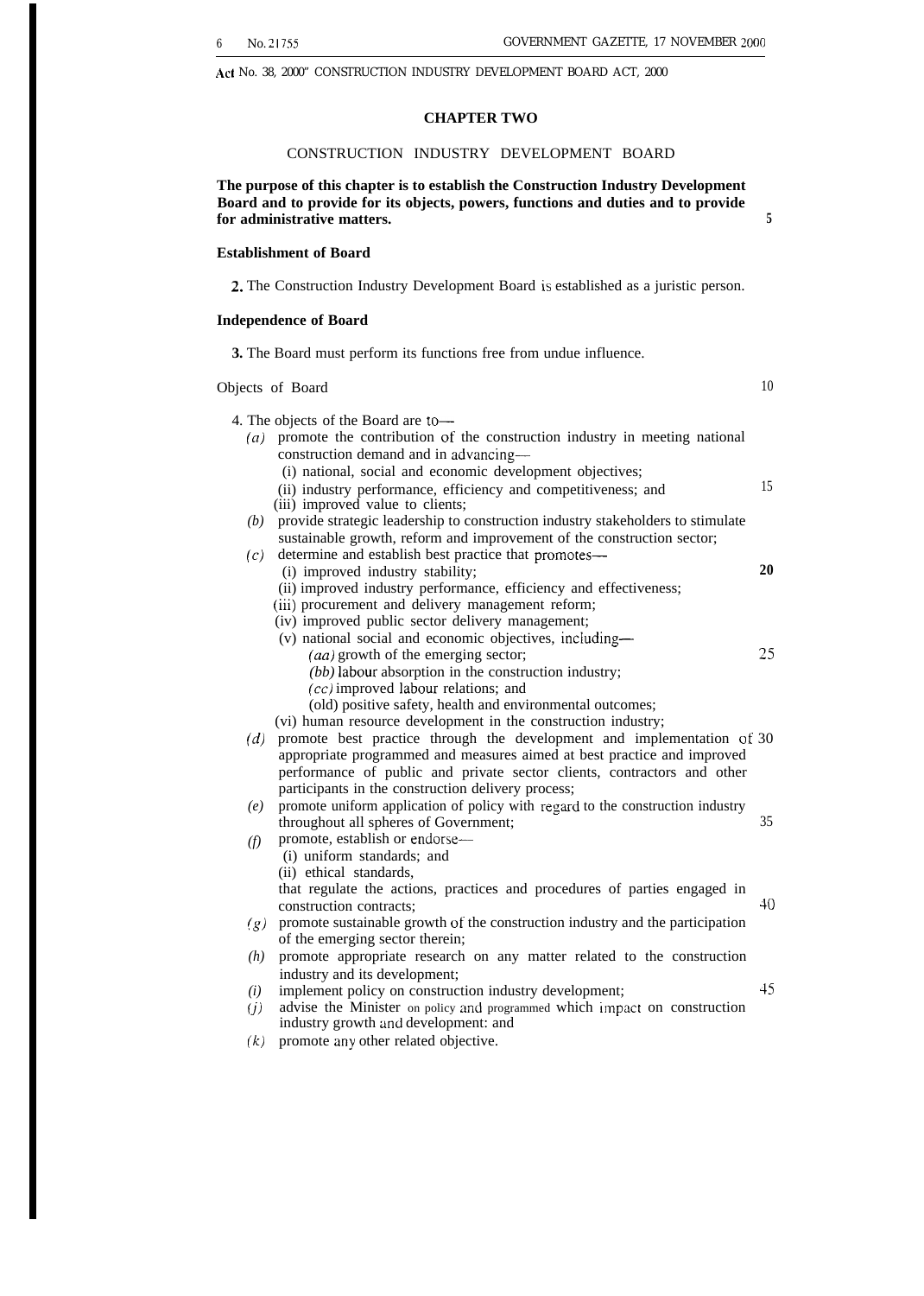Act No. 38, 2000 CONSTRUCTION INDUSTRY DEVELOPMENT BOARD ACT,  $2000\,$ 

# **Powers. functions and duties of Board**

| 5. (1) To provide strategic leadership, the Board—<br>$(a)$ must promote and implement policies. programmed and projects aimed at,                           |    |
|--------------------------------------------------------------------------------------------------------------------------------------------------------------|----|
| amongst others-                                                                                                                                              |    |
| (i) support of emerging enterprises sector;                                                                                                                  | 5  |
| (ii) work process transformation;                                                                                                                            |    |
| (iii) improved labour relations:<br>(iv) human resource development;                                                                                         |    |
| (v) innovation and best practice processes;                                                                                                                  |    |
| (vi) simplification of regulatory procedures;                                                                                                                | 10 |
| (vii) procurement reform;                                                                                                                                    |    |
| (viii) standardisation and uniformity in procurement documentation, practices                                                                                |    |
| and procedures;                                                                                                                                              |    |
| (ix) best practice and value for money with regard to design;                                                                                                |    |
| (x) regional co-operation; and                                                                                                                               | 15 |
| (xi) international competitiveness:                                                                                                                          |    |
| (b) may initiate policy refinement and development in cooperation with                                                                                       |    |
| Government:<br>$(c)$ must facilitate communication between construction industry stakeholders, all                                                           |    |
| spheres of Government and statutory bodies:                                                                                                                  | 20 |
| (d) must establish a construction industry stakeholders' forum as contemplated in                                                                            |    |
| section 13; and                                                                                                                                              |    |
| $(e)$ must provide information to stakeholders on best practice, industry perfor-                                                                            |    |
| mance and improvement and generally on matters affecting the construction                                                                                    |    |
| industry.                                                                                                                                                    | 25 |
| $(2)$ To promote best practice, the Board—                                                                                                                   |    |
| must, in consultation with the Minister, determine best practice priorities t'or<br>$\left( a\right)$<br>the construction industry;                          |    |
| must, by notice in the Gazette, publish best practice standards and guidelines;<br>(b)                                                                       |    |
| may develop targets and performance indicators related to those best practice 30<br>(c)                                                                      |    |
| standards and guidelines and establish mechanisms to monitor their imple-                                                                                    |    |
| mentation and evaluate their impact;                                                                                                                         |    |
| must establish and maintain a national register of contractors as contemplated<br>(d)                                                                        |    |
| in Chapter Four, which provides for categories of contractors in a manner                                                                                    |    |
| which facilitates public sector procurement and which integrates other 35                                                                                    |    |
| statutory contractor registers;                                                                                                                              |    |
| must establish and maintain a best practice contractor recognition scheme as<br>(e)<br>contemplated in section 21, which promotes contractor development and |    |
| monitors contractor performance:                                                                                                                             |    |
| must establish and maintain the register of projects and the best practice 40<br>(f)                                                                         |    |
| project assessment scheme contemplated in Chapter Four. for the promotion.                                                                                   |    |
| assessment and evaluation of best practice on construction contracts;                                                                                        |    |
| $(g)$ may establish and maintain a register of suppliers, manufacturers or service                                                                           |    |
| providers in the construction industry. The provisions of Chapter Four apply                                                                                 |    |
| with the necessary changes required by the context, to that register; and                                                                                    | 45 |
| may develop and promote other programmed and projects that promote best<br>(h)<br>practice.                                                                  |    |
| (3) To advance [he uniform application of policy with regard to construction industry                                                                        |    |
| development, the Board—                                                                                                                                      |    |
| (a) must promote such uniform application of policy throughout all spheres of 50                                                                             |    |
| Government:                                                                                                                                                  |    |
| $(b)$ must identify delivery constraints in the public sector and advise the Minister                                                                        |    |
| on policy, practice and procedural reform in relation to public sector client                                                                                |    |
| performance and public sector capacity improvement:                                                                                                          |    |
| $(c)$ must. within the framework of the procurement policy of Government. 55<br>promote the standardisation of the procurement process with regard to the    |    |
| construction industry:                                                                                                                                       |    |
|                                                                                                                                                              |    |

—.. . . . .. . . . .. . .. -.-.,—..--,——-~— \_—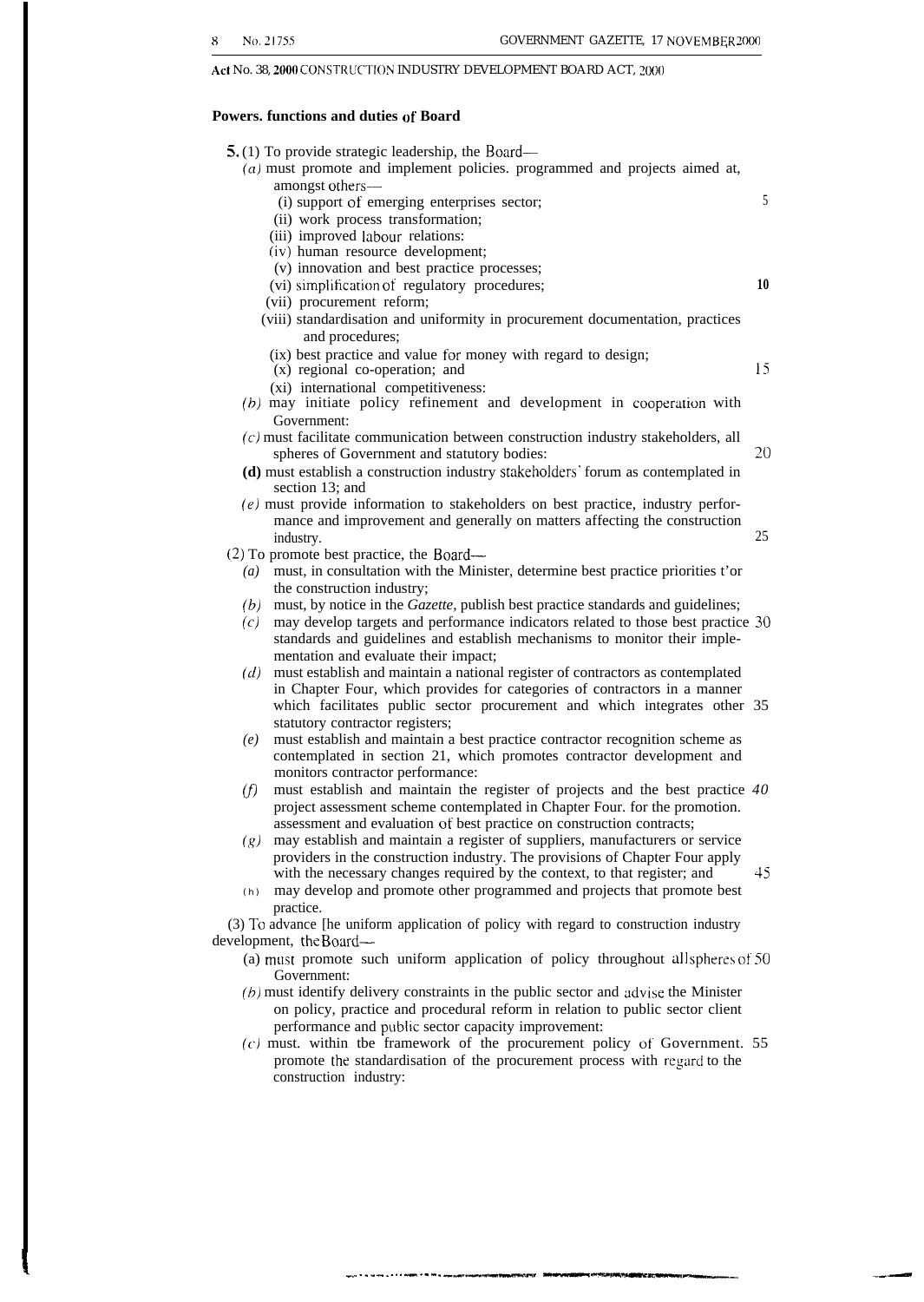**30**

35

Act No. 38, 2000 CONSTRUCTION INDUSTRY Development BOARD ACT, 2000

- (d) may advise all organs of state on human resource development in relation to public sector management of construction delivery; and
- (e) in consultation with relevant institutions and professional bodies, develop and promote appropriate training programmed for public sector officials.

(4) To promote uniform and ethical standards within the construction industry, the 5 Board—

- (a) must publish a code of conduct for all construction-related procurement and all participants involved in the procurement process; and
- (b) may initiate, promote and implement national programmed and projects aimed at the standardisation of procurement documentation, practices and proce- 10 dures.

(5) To promote sustainable growth *of the construction* industry and the participation of the emerging sector therein, the Board—

- $(a)$  may monitor economic activity within the construction industry and the measures according to which public sector spending is scheduled; 15
- (b) must consult with ail organs of state to identify construction-related budgets and the application thereof;
- $(c)$  may assess the impact of public expenditure on the construction industry and advise the Minister accordingly;
- $(d)$  may promote export of construction goods and services;  $20$
- [e) may, subject to the Statistics Act, 1999 (Act No. 6 of 1999), collect statistics from contractors, suppliers, manufacturers and service providers in the construction industry, including the size and nature of their business undertakings and the size and nature of the projects they undertake;

 $(f)$  may conduct surveys of the construction industry for the purpose of this Act: 25  $(g)$  may monitor national programmed aimed at, amongst others—

(i) promotion of the emerging sector;

- (ii) work process transformation;
- (iii) innovation and best practice processes:
- (iv) streamlining regulation and procedures;
- (v) procurement reform;
- (vi) standardisation and uniformity in procurement documentation, practices and procedures;
- (vii) best practice and value for money with regard to design;
- (viii) regional co-operation; and
- (ix) international competitiveness; and
- $(h)$  must publish quarterly and annual reports on the state of the industry.
- (6) To promote appropriate research, the Board—
	- $(a)$  may develop, promote and update a construction industry research agenda that defines national development priorities: and **'40**
	- **(b)** may establish a knowledge centre through which industry and clients can access knowledge and experience on innovation and best practice.
- $(7)$  To implement policy, the Board—
	- (*a*) must submit an annual business plan to the Minister for approval, subject to section 32;  $45$
	- (b) must annually report to the Minister on the implementation of its business plan; and
	- (c) must, subject to section 14. at least once every five years, obtain an independent evaluation of itself regarding its effectiveness.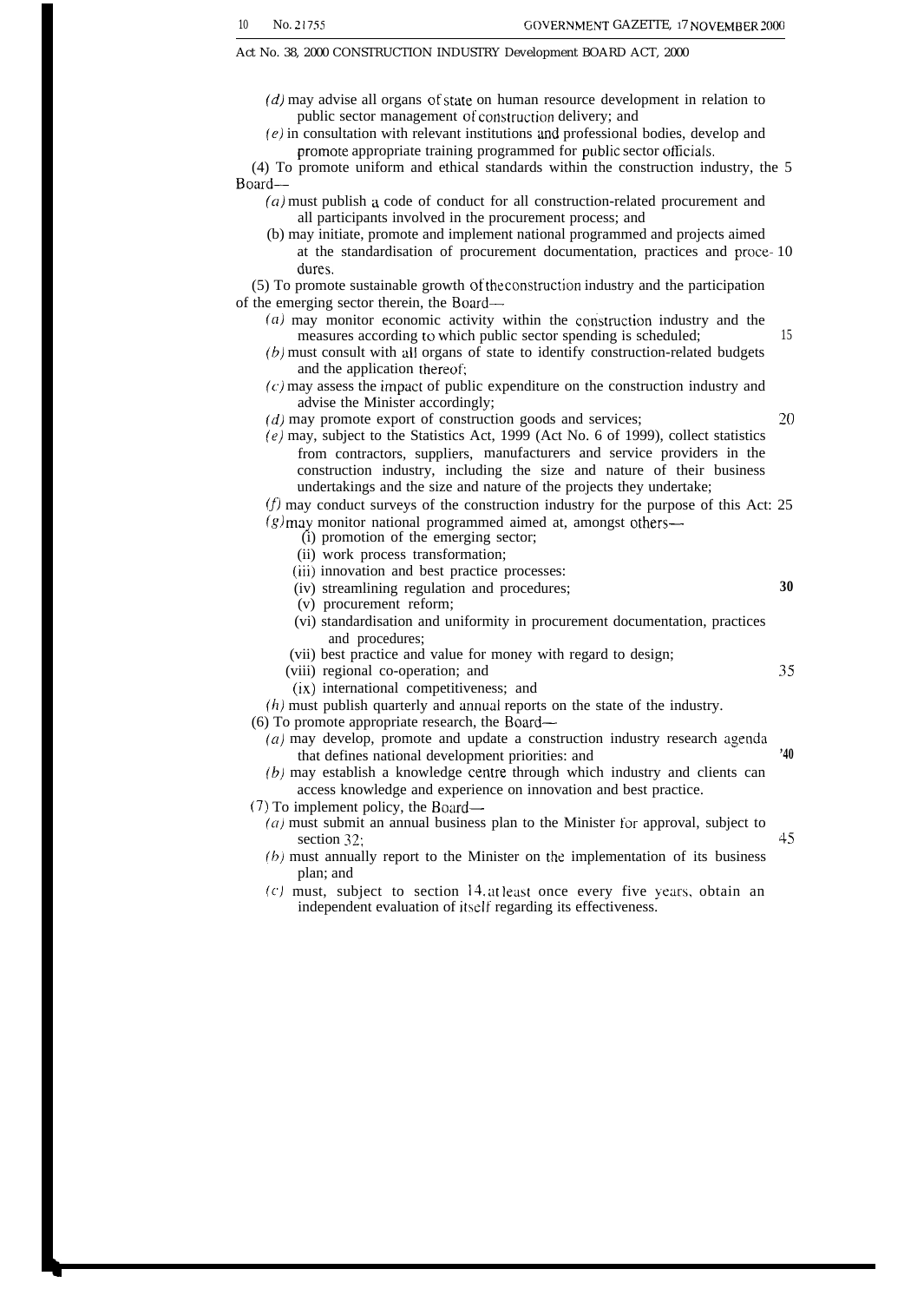# Act No. 38, 2000 CONSTRUCTION INDUSTRY DEVELOPMENT BOARD ACT. 2000

(8) The Board may advise the Minister on policy and legislation impacting on the construction industry or propose amendments to this Act to the Minister.

(9) The Board may advise the Minister on the electiveness of the implementation of policies, programmed or legislation developed by the Minister or by the Board,

- ( 10) The Board may— 5
	- (a) provide services in relation to its objects to any person, body of persons or organ of state and charge fees for those services;
	- (b) establish a committee to assist it in the performance of its functions and appoint any person as a member of that committee after due consideration of provincial representation; **10**
	- **(c)** enter into an agreement with any other person, body of persons or organ of state to perform any of its functions; and
	- (d) perform such other functions as may be prescribed and generally do all such things as it considers necessary to achieve the objects of this Act.

# **Composition of Board 15**

6. (1) The Board consists of not fewer than nine, but not more than 13 members, appointed by the Minister.

(2) The Minister may, bv notice in the *Ca:ette,* determine the criteria for nominations in terms of this section, taking into account the objects, powers, functions and duties of the Board as contemplated in sections 4 and 5. **20**

(3) In the appointment of the members of the Board, the Minister must take cognizance of the need to achieve a reasonable balance of expertise and knowledge of the construction industry, whilst broadly reflecting the race, gender and geographic composition of the Republic.

(4) When necessary, the Minister must invite, by notice in the  $Ga$ ; etter and other 25 newspapers which are widely read throughout the Republic, nominations of persons as candidates for positions on the Board, to be submitted to the Minister within a period of at least 60 days.

(5) The invitation referred to in subsection (4) must specify the required criteria.

(6) On receipt of any nomination, the Minister must, within 60 days from the expiry 30 date specified in the invitation, appoint the members of the Board.

(7) If the Minister receives no or insufficient nominations within the period specitied in the invitation or the notice, the Minister may appoint any person who, in the opinion of the Minister, meets the criteria contemplated in subsection ( 3).

(8) A nominated person— 35

- $(a)$  must be a citizen of and ordinarily resident in the Republic:
- *(b)* may not be an unrehabilitated insolvent 'whose insolvency was caused by his or her negligence or incompetence;
- $(c)$  may not be a person who has been removed from an office of trust on account of misconduct; 40
- (d) may not be a person who has been convicted of an offence, other than an offence committed prior to 27 April 1994 associated with political objectives, and was sentenced to imprisonment without the option of a fine, or. in the case of fraud, to a fine or imprisonment:
- (e) subject to subsection ( 12), may not be a person who has been convicted *of* an 45 offence in a foreign country and was sentenced to imprisonment without an option of a tine, or, in the case of fraud. to a fine or imprisonment.

(9) Within 30 days after the appointment of the Board, the Minister must determine the time and place of its first meeting and the Board must determine the time and place of any future meeting. 50

 $(10)$  The Minister must, as soon as practicable after the appointment of the members of the Board, by notice in the  $Gazette$ , publish—

( $a$ ) the name of every person appointed as a member:

 $(b)$  the date from which the appointment takes effect: and

 $(c)$  the period for which the appointment is made.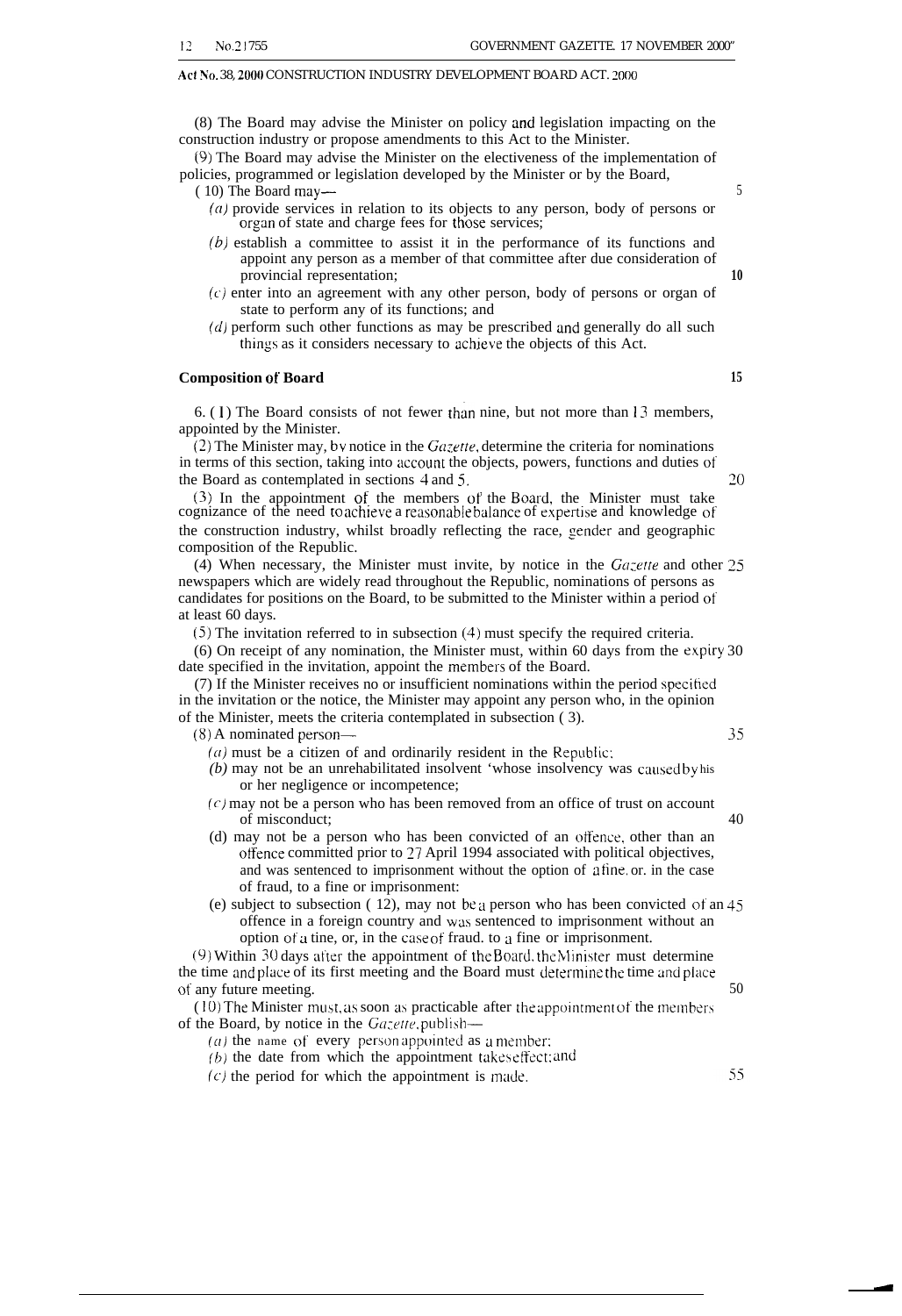# Act No. 38, 2000 CONSTRLJCTION INDUSTRY DEVELOPMENT BOARD ACT 2000

(11) The Minister must appoint persona, who in the opinion of the Minister have experience and expertise in matters pertaining to the construction industry and its development objectives, to be–-

 $(a)$  the chairperson of the Board; and

 $(b)$  the deputy chairperson of the Board.

 $(1<sub>2</sub>)$  For the purpose of subsection  $(8)(e)$ , the Minister must take cognizance of the prevailing circumstances in a foreign country relating to a conviction.

(13) If a person, who is a political office bearer, accepts an appointment in terms of this section, he or she must vacate the political office before the appointment in terms of this section takes effect.

# **Period and conditions of membership**

7. (1) Board members hold oflice for a period not exceeding three years, on the conditions determined by the Minister.

(2) A Board member may not serve for more than two consecutive terms, unless the Minister considers it necessary to reappoint a member, [o ensure continuity or on the grounds of the specific expertise of that member. 15

(3) A third of the Board members must be reappointed, but if it is not possible to do so, a number as near to a third of the members as possible may be so appointed.

(4) A member must immediately vacate office if he or she—

- (a) is convicted, whether in the Republic or elsewhere, of theft, fraud, forgery or **20** uttering a forged document, perjury or any offence involving dishonesty or of any offence in terms of the Corruption Act, 1992 (Act No. 94 of 1992), the Companies Act, 1973 (Act No. 61 of 1973), or of contravening this Act;
- (b) becomes a political office bearer;
- $(c)$  becomes an insolvent as contemplated in section  $6(8)(c)$ ;
- (d) has been removed from an office of trust on account of misconduct;
- (e) is relieved of his or her duties under subsection (5); or
- (f) without authorisation discloses or improperly acts on information gained as a result of his or her membership of the Board.

(5) The Minister must, in writing, immediately relieve any member of his or her duties **30** if that member has-–

(a) failed to vacate his or her office in terms of subsection  $(3)$  or  $(4)$ ;

- (b) failed to comply with section  $6(8)$ ;
- (c) failed to attend two consecutive meetings of the Board without leave of the Board as noted in the minutes of those meetings, which leave maybe granted **35** retrospectively; or
- (d) failed to uphold and advance the objects of the Board,

(6) If a member dies or vacates his or her office before the expiry of the period for which he or she was appointed, the Minister may appoint another person in accordance with section 6, to fill the vacancy for the remaining portion of the period for which that **40** member was appointed.

# **Remuneration of members**

**8.** A member of the Board or a committee of the Board receives such remuneration and allowances as determined by the Minister, in consultation with the Minister of Finance. 45

# **Disclosure of interest**

9. If a member of the Board or his or her spouse. immediate family member, life partner or business associate, has any director indirect financial interest in any matter to be dealt with at any meeting of' the Board, that member-

- (a) must disclose that-interest and the extent thereof in writing to the chairperson, who must table that statement at the next meeting of the Board; 5()
- (b) may not attend any portion of a meeting of the Board during the consideration of that matter by the Board:
- (c) may not in any manner take part as a member of the Bored in the consideration of that matter by the Board; and
- $(d)$  -may not in any manner endeavour to influence the opinion or vote of any other member of the Board in connection with that matter.

55

10

**25**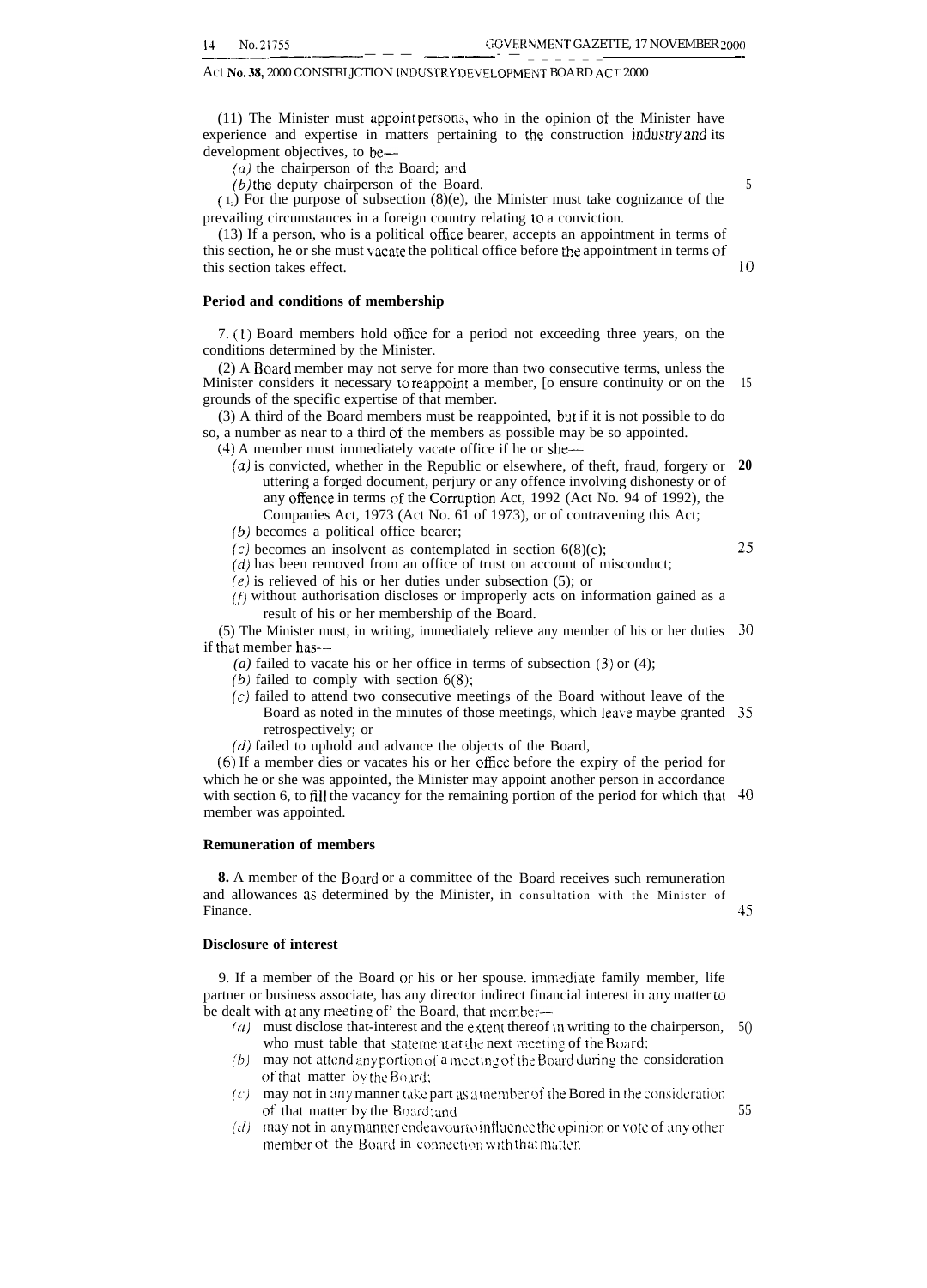Act No. 38, 2000 CONSTRUCTION INDUSTRY DEVELOPM ENT BOARD ACT. 2000

# **Chief executive oficer**

 $10. (1)$  The Board, in consultation with the Minister, appoints the chief executive ofticer.

(2) The chief executive oflicer may be reappointed at the expiry of his or her term of office.

(3) The chief executive ofticer holds office for a period of five years, subject to such conditions as the Board determines, which include the determination of remuneration and allowances in accordance with a system approved by the Minister, in consultation with the Minister of Finance,

 $(4)$  The chief executive officer must enter into a performance agreement with the 10 Board on acceptance of the appointment,

(5) The chief executive ofticer\_

- $(a)$  is responsible to the Board for the execution of his or her functions in terms of this Act;
- $(b)$  must manage and control the daily activities of the Board. in accordance with the business and financial plans of the Board. 15

# **Staff of Board**

**11. (** 1 ) The chief executive officer may, on such conditions as the Board determines, appoint such employees as are necessary to enable the Board to properly carry out its functions.

(2) The Board pays its employees out of its funds such remuneration. allowances. subsidies and other benefits as the Board determines in accordance with a system approved for that purpose by the Minister, with the concurrence of the Minister of Finance.

(3) An employee of the State may, subject to the Public Service Act, 1994 25 (Proclamation No. 103 of 1994), be seconded to the Board.

# **Meetings**

**12. (1)** The Board must meet at least four times a year.

 $(2)$  The chairperson of the Board or, in his or her absence, the deputy chairperson, must give each member of the Board 14 days written notice of the time, date and place **30** of' the meeting and the matters to be discussed.

(3) The chairperson or, in his or her absence, the deputy chairperson presides at meetings of the Board.

(4) In the absence of both the chairperson and the deputy chairperson, a member of the Board, elected by the members present, presides at meetings of the Board. **35**

(5) The chairperson or, in his or her absence, the deputy chairperson, may at any time call an additional meeting of the Board.

(6) The Board must keep a register of attendance and minutes of its meetings and must circulate copies thereof to the members of the Board within two weeks after the meeting to which it relates.

(7) The minutes, when confirmed at the next meeting and signed by the person who chairs that meeting, are a true and correct record of the proceedings.

(8) The quorum for a meeting of the Board is a majority of its members.

(9) A decision of the majority of the members of the Board present, at any meeting, constitutes a decision of the Board.

 $(10)$  In the event of an equal number of votes, the person presiding at the meeting has a casting vote in addition to that person's deliberative vote.

 $(11)$  A decision taken by the Board or an act performed under the authority of the Board is not invalid by reason only of a vacancy on the Board or because a person who is not entitled to sit as a member of the Board sat as a member at the time when the  $50$ decision was taken or the act was authorised, if the decision was taken or the act was authorised in good faith by the requisite majority of the members of the Board who were present at the time and entitled to vote as members.

# **Stakeholder consultation**

13. (1) The Board must constitute a construction industry stakeholders' forum to 55 inform it on matters that affect the development of the construction industry.

Z()

**40**

**45**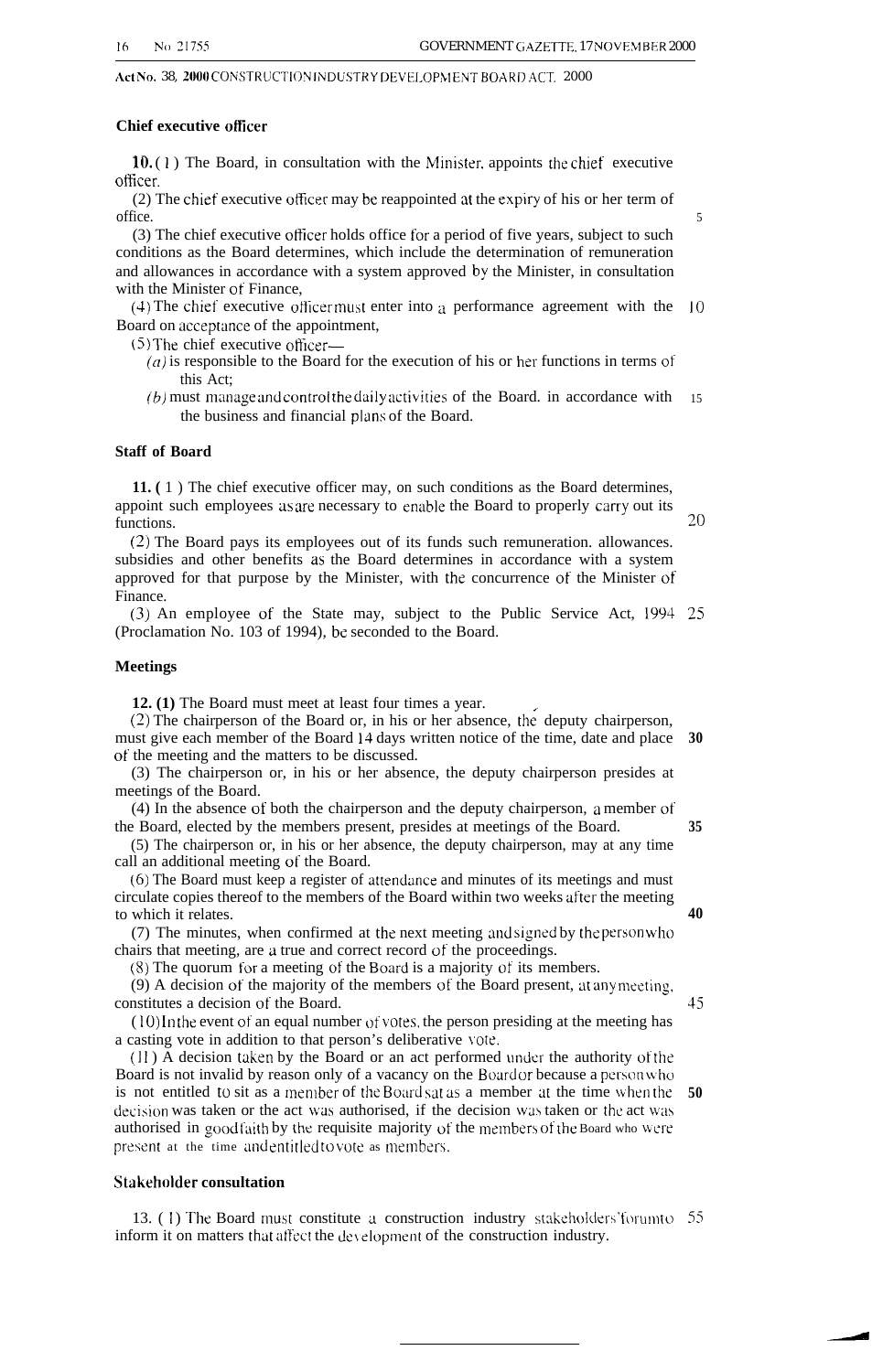Act No. 3S, 2000 CONSTRUCTION INDUSTRY DEVELOPMENT BOARD ACT. 2000

(2) The stakeholders' forum comprises individuals who have experience, expertise or skills necessary to enable it to  $q\bar{q}$  and appropriately and who represent stakeholders in the construction industry

(3) In constituting the stakeholders' forum the Board must, once every two years, invite nominations from organised labour, organised business and construction industry 5 related bodies, clients, societies and associations in a manner the Board considers fit.

(4) The Board must establish a stakeholders' forum from the nominations submitted in terms of subsection (3), on the conditions it considers appropriate.

(5) The Board must convene, at least once per year, a meeting of the stakeholders' forum with the Minister to discuss matters raised **by** the stakeholders' forum or the 10 Board and submitted to the Minister, in writing, two months prior to that meeting.

(6) The chairperson of the Board presides over the meetings of the stakeholders' forum, and section 12(3) applies to the meetings of the stakeholders' forum, with the changes required by the context.

(7) Subject to section 5( 10)(b), the Board may establish a committee or a focus group 15 to address issues of interest to specific sectors or stakeholders.

# **Evaluation and review**

**14. (1)** The Board must facilitate a review of its activities in relation to its goals and objects, at least once every five years.

(2) A panel drawn from the public sector and the private sector and appointed by the 20 Minister on the basis of expertise in relation to the functions of the Board, must undertake the evaluation.

(3) The panel must submit its report and recommendations to the Minister.

# **Delegation of power**

**15. (1)** The Board may delegate any of its powers, in terms of this Act, to any person, 25 body of persons or organ of state it considers fit.

(2) The Board is not divested of any power so delegated and may amend or withdraw any such delegation.

# **CHAPTER THREE**

# **REGISTER OF CONTRACTORS 30**

**The purpose of this chapter is to establish a public sector register of contractors that will support risk management in the tendering process; reduce the administrative burden associated with the award of contracts; reduce tendering costs to both clients and contractors; enable effective access by the emerging sector to work and development opportunity; assess the performance of contractors in the** 35 **execution of contracts and thus provide a performance record for contractors; regulate the behaviour and promote minimum standards and best practice of contractors; store and provide data on the size and distribution of contractors operating within the industry and the volume, nature, performance and development of contractors and target groups; and to enable access by the private sector 40 and thus also facilitate private sector procurement.**

# **Registration of contractors**

16. (I) The Board must, within the first three years of its establishment, establish a national register of contractors, which categorises contractors in a manner that facilitates public sector procurement and promotes contractor development. 45

(2) The register of contractors must—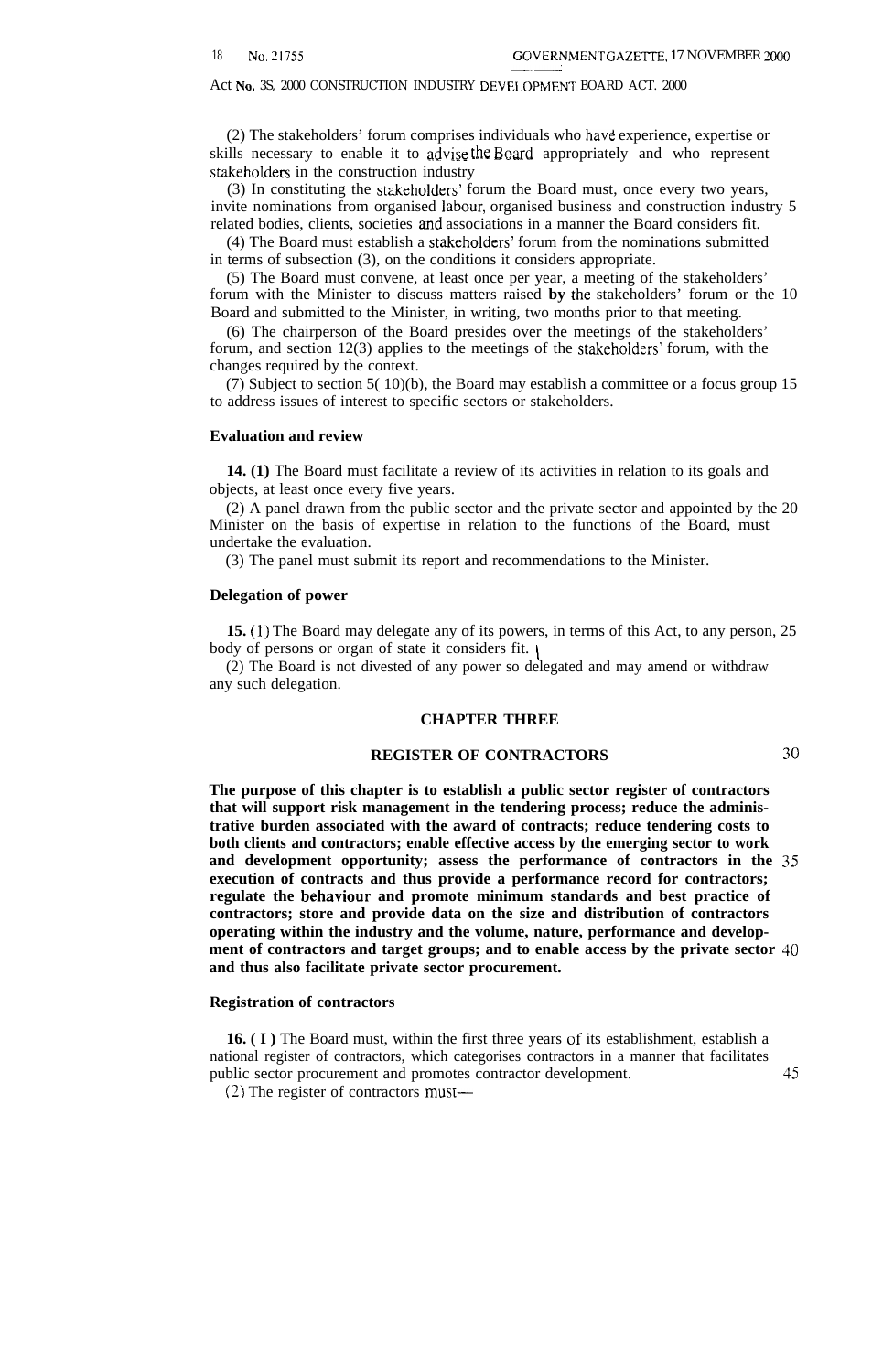Act No. 38. 2000 CONSTRUCTION INDUSTRY DEVELOPMENT BOARD ACT, 2000

- (a) indicate the size and distribution of contractors operating within the construction industry;
- (b} indicate the volume, nature and performance of contractors and target groups; and
- (c) enable access by the private sector and thus facilitate private sector 5 procurement.

(3) The Minister must prescribe the manner in which public sector construction contracts may be invited, awarded and managed within the framework of the register and within the framework of the policy on procurement.

(4) From a date determined by the Minister, by notice in the *Gazette, every* organ of 10 state must, subject to the policy on procurement. apply the register of contractors to its procurement process.

**(5)** The Minister must prescribe the requirements for registration, taking into account the different stages of development of contractors in the construction industry, the development of the emerging sector and the objectives of this Act. 15

(6) A contractor may, in writing, apply to the Board for registration and the application must be accompanied by the prescribed particulars and prescribed administration fees, which are not refundable.

(7) If the Board is satisfied that the applicant is entitled to registration, it must cause the necessary entry to be made in the register aqd the chief executive oficer must issue 20 to the applicant a registration certificate in the prescribed form.

(8) The Minister may, on the recommendation of the Board, prescribe a fee to be paid annually to the Board by all contractors registered with the Board in terms of subsection (7).

# **Keeping of register 25**

**17. (1)** The Board shall keep and maintain a register of the prescribed particulars of contractors who are registered with the Board and a registered contractor must, in writing, notify [he Board of substantive changes of those particulars within 30 days after such a change,

(2) A contractor may apply to the Board to amend its category status. **30**

# **Unregistered contractors**

**18. (1)** A contractor may not undertake. carry out or complete any construction works or portion thereof for public sector contracts, awarded in terms of competitive tender or quotation, unless he or she is registered with the Board and holds a valid registration certificate issued by the Board. 35

(2) Any contractor who carries out or attempts to carry out any construction works or portion thereof under a public sector contract and who is not a registered contractor of the Board in terms of this Act, is guilty of an offence and liable, on conviction, to a frne not exceeding ten per cent of the value of the contract so carried out.

(3) A contractor referred to in subsection (2) must, upon receipt of a written notice by 40 the Board served on him or her in the prescribed manner, cease to continue any public sector construction work.

(4) A contractor who receives a notice referred to in subsection (3), during the currency of a contract, may be permitted to complete the construction works or portion thereof, as determined by the Bow-d. 45

# **Removal of names from and restoration thereof to register**

**19.** (1) The Board may order the chief executive officer to remove the name of any contractor from the register, it' the Board is satisfied that such contractor has breached the requirements and conditions for registration.

(2) Any registration which is proved to the satisfaction of the Board to have been  $50$ made in error or as a result of misrepresentation or in circumstances not authorised by this Act, must be removed from the register. and the reason for that removal must be made in the register,

(3) A contractor whose name is removed from the register in terms of subsection  $(1)$ or (2) must be notified thereof by the chief executive officer by prepaid registered post  $55$ sent to the address appearing in the register.

.——.———. . . . . . . ..—..—.— .—. — —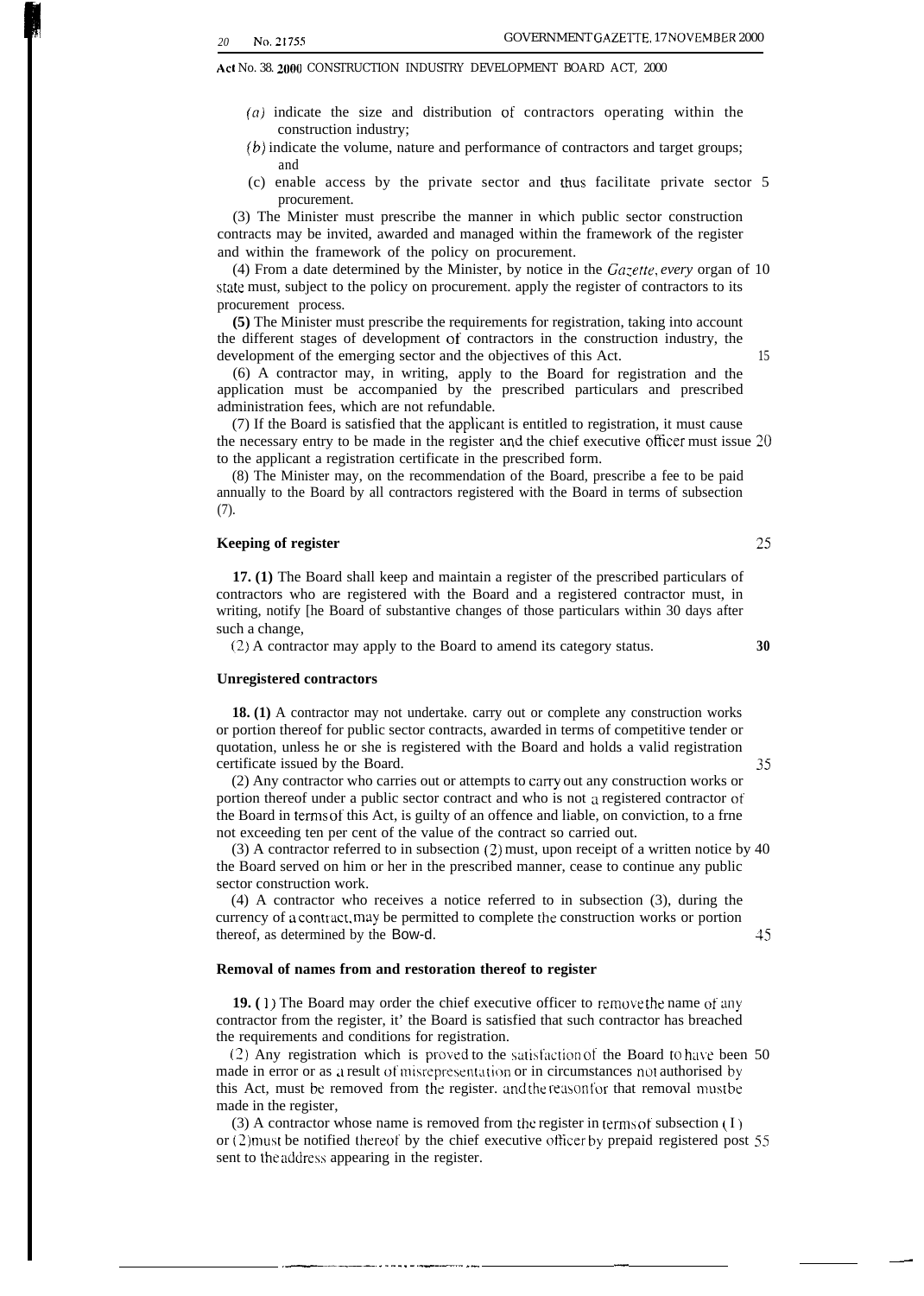## Act No. 38, 2000 CONSTRUCTION INDUSTRY DEVELOPMENT BOARD ACT. 2000

 $(4)$  The effective date of cancellation of a registration certificate is the date on which notice is given in terms of subsection (3).

- (5) AS from the date on which notice is given in subsection (3)—
	- *(a)* any registration, in terms of this Act, of the contractor concerned is cancelled; and 5
	- (b) that contractor may not perform any act which he or she was entitled to perform as a registered contractor.

(6) A contractor whose name and particulars ha\e been removed from [he register in terms of this section, may be restored to the register, if that contractor complies with such requirements as the Board may determine. **10** 

 $(7)$  A contractor whose name and particulars are removed from the register in terms of this section, during the currency of a public sector contract, may be permitted to complete the construction works or portion thereof, as determined by the Board.

# **Duration and renewal of registration**

20. (1) Registration by the Board in terms of this Act is valid for a period of three 15 years.

 $(2)$  A registered contractor must apply for renewal of' registration three months before the existing registration expires or on the sale or transfer of the contractor's business and must pay the prescribed renewal fee.

(3) The Board is under no obligation to approve an application for renewal by reason 20 of the fact that the contractor is at that stage registered with the Board in terms of this Act.

# **Best practice contractor recognition scheme**

**21.** The Board must, within a reasonable period after the establishment of the register of contractors, establish a best practice contractor recognition scheme whicb— 25

(a) enables organs of state to manage risk on complex contracting strategies; and (b) promotes contractor development in relation to best practice standards and guidelines developed by the Board in terms of section 5(2).

# **CHAPTER FOUR . .**

# **REGISTER OF PROJECTS 30**

**The purpose of this chapter is to establish a register that gathers information on the nature, value and distribution of projects and provides the basis for a best practice project assessment scheme to promote the performance of public and private sector clients in the development of the construction industry.**

# **Register of projects 35**

22. ( 1 ) The Board must, within the first three years of its establishment, establisb a register of projects to gather information on [he na ure, value and distribution of projects and provide the basis for the best practice projectassessment scheme contemplated in section 23.

(2) The Minister must prescribe the requirements for the registration of projects, 40 taking into account the different size and characteristics of projects in the comtruction industry and the objectives of this Act.

(3) All construction contracts above the prescribed tender value must be recorded in the register.

(4) The Minister may, on the recommendation of the Board, prescribe a fee to be paid 45 to the Board by all clients for registration of projects.

# **Best practice project assessment scheme**

**23.** (1) The Board must, within a reasonable period after the establishment of the register of projects, establish a best practice project assessment scheme, based on the best practices identified by the Board in terms of section  $5$ .  $5()$ 

-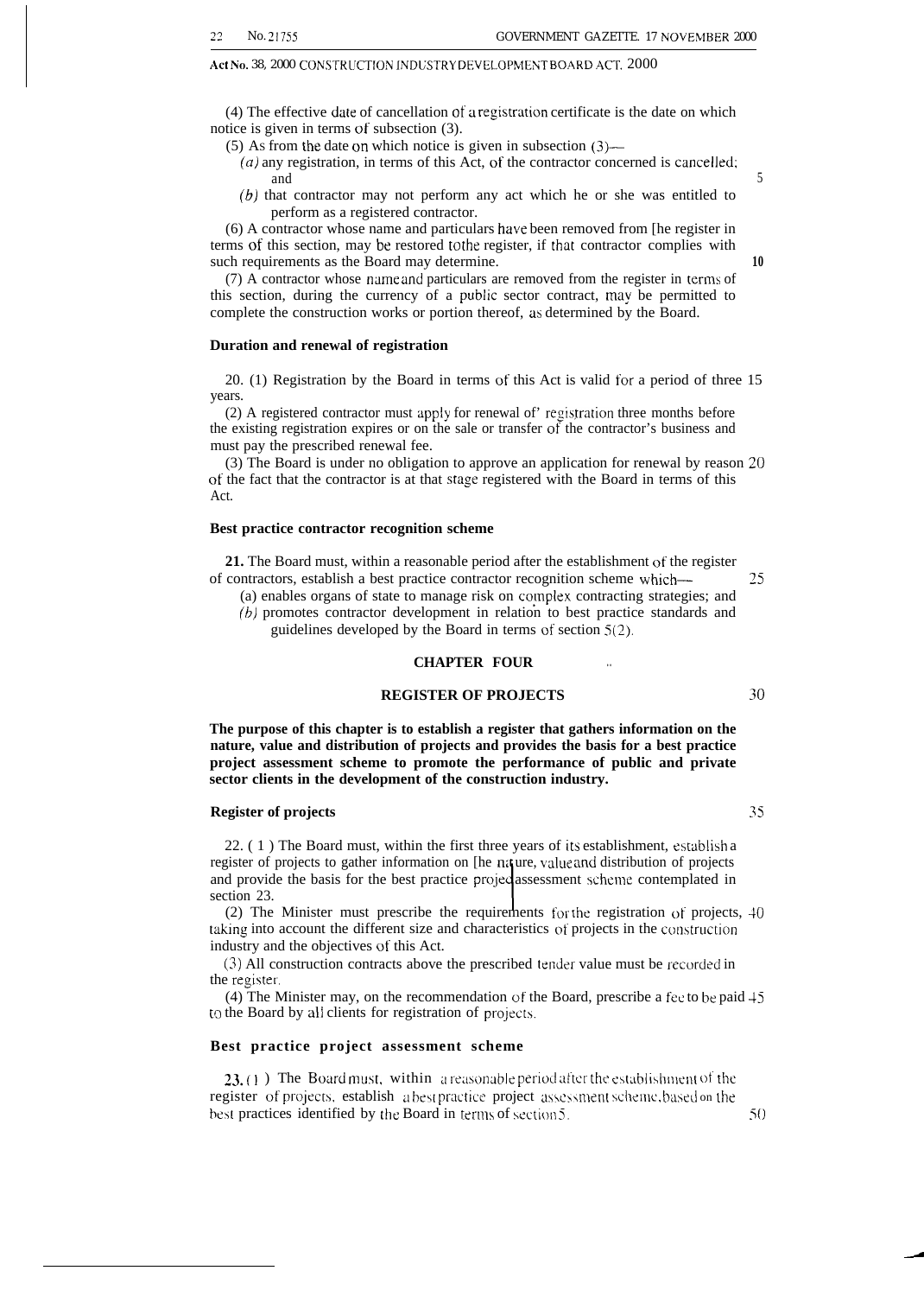# Act No. 38,2000 CONSTRUCTION INDUSTRY DEVELOPMENT BOARD ACT, 2000

(2) After a date determined by the Minister in the  $Gazette$  all construction contracts above a prescribed tender value are subject to an assessment, in the prescribed manner, of compliance with best practice standards and guidelines published by the Board in the *Gazetre,* and different dates may be determined for different practices.

(3) Every client who engages in the best practice project assessment scheme must pay to the Board a prescribed percentage of the contract sum as determined at the time of the awarding of the contract.

# **CHAPTER FIVE**

# **FINANCIAI, MANAGEIvIENT**

# **The purpose of this chapter is to regulate the financial management of the Board, subject to the Public Finance Management Act, 1999.**

# **Funding of Board**

**24. (** 1 ) The funds of the Board consist of—

- $(a)$  money appropriated by Parliament, for the achievement of the objects of the Board;
- *(b)* income derived by virtue of the exercise and performance of its powers, functions and duties;
- (c) donations or contributions received by the Board from any source with the approval of the Minister;
- (d) any other income, including interest earned on any investment made in terms of this section.

(2) The Board must—

- (a) use its funds to defray expenses incurred by it in the exercise of its powers and the performance of its functions and duties;
- (b) use donations or contributions contemplated in subsection  $(1)$  / $(c)$  for such 25 purposes and in accordance with such conditions, if any, as are specified by the donor or contributor concerned, with the approval of the Minister.

(3) Subject to section 7 of the Public Finance Management Act, 1999 (Act No. 1 of 1999), the chief executive officer must open an account in the name of' the Board with an institution registered as a bank in terms of the Banks Act, 1990 (Act No. 94 of 1990).

(4) The Board may invest any unspent part of the Board's funds and use interest accrued on such investments to defray expenses in connection with the exercise of its powers and the performance of its functions and duties.

(5) The Board may, with the approval of the Minister and the Minister of Finance, authorise the establishment of such reserve funds and deposit such amounts therein as the Board deems necessary and desirable.

 $(6)$  The Board must in each financial year, at such time as determined by the Minister, submit a statement of the Board's estimated income and expenditure for the following year to the Minister and the Minister of Fimmce for their approval.

(7) The Board must comply with the applicable provisions of the Public Finance  $40$ Management Act, 1999.

# **Loans**

**25.** The Board may, with the approval of the Minister, in consultation with the Minister of Finance, raise money by way of a grant or loan.

# Accounting

 $+5$ 

5

 $15$ 

26. Subject to [he Public Finance Management Act. 1999, the Board is the accounting authority.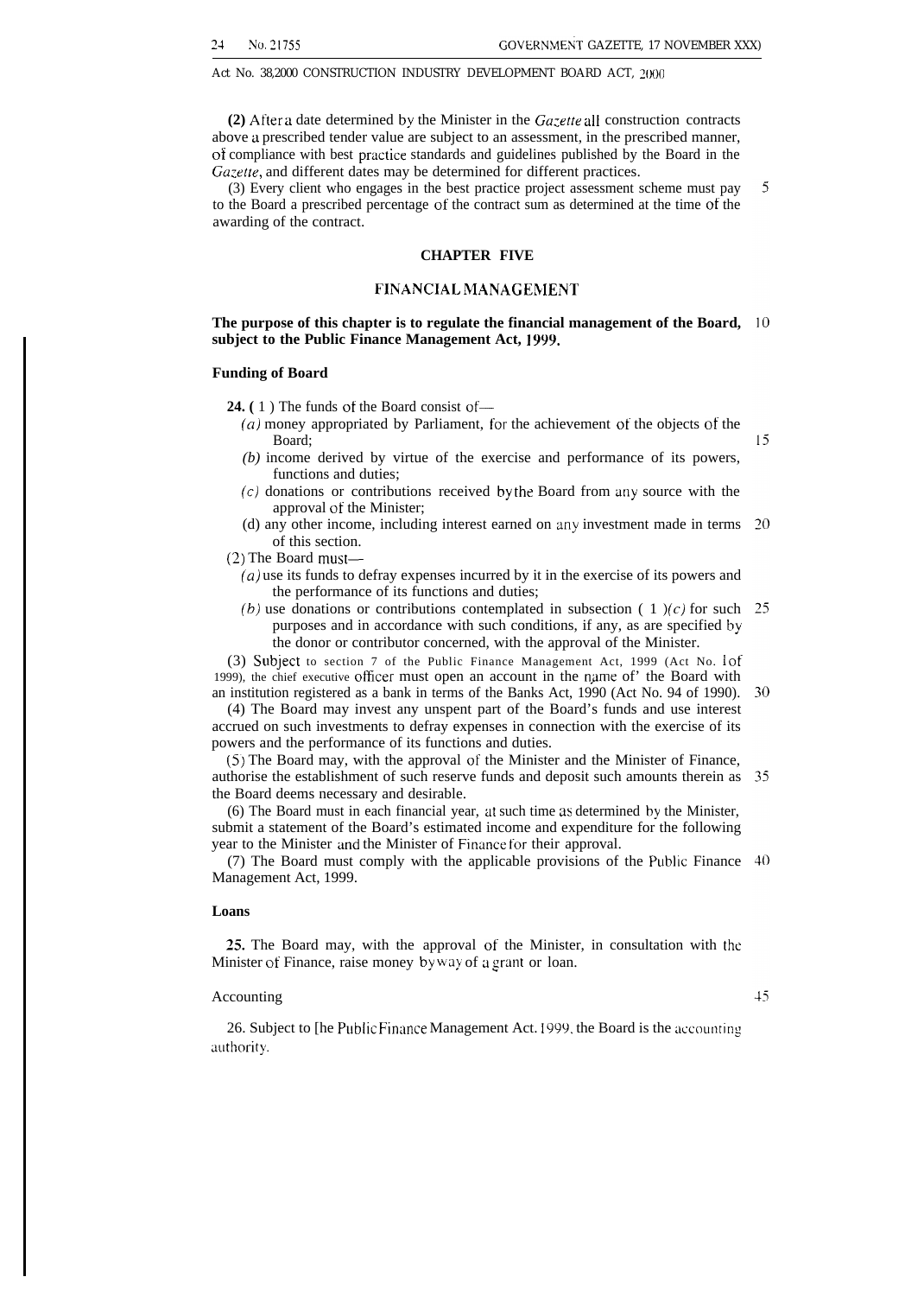**5**

10

**20**

Act No. 38,2000 CONSTRUCTION INDUSTRY DEVELOPMENT BOARD ACT, 2000

Financial year of Board

27. The Board's financial year is from 1 April in any yearto31 March in the following year, but the first financial year is from the date of the coming into operation of this Act to 31 March of the following year.

# CHAPTER SIX

# GENERAL

The purpose of this chapter is to provide **for legal procedures and general matters.**

# **Restriction on use of name**

**28. No** person may under a name containing the words "Construction Industry Development Board" or the translation thereof in any other official language—

 $(a)$  conduct his or her or its affairs or business or his, her or its occupation or trade; (b) falsely claim to be acting on behalf of the Board.

# Enforcement

**29. (1)** The Board may, for the purposes of enforcing the code of conduct referred to in section 5, convene an inquiry into any breach of the code of conduct and must conduct **15** the inquiry in the prescribed manner.

(2) The Board may—

- *(a)* subpoena any person to appear in person at an inquiry;
- *(b)* subpoena any person to produce any documentation relevant to such an inquiry; and
- *(c)* seize and make copies of the documentation produced in terms of paragraph *(b).*

# **Secrecy**

**30.** (1) The chief executive officer, staff and all members of the Board may not disclose to any source, outside of the Board, information that may be considered **25** confidential.

(2) Any person who breaches subsection (1) is subject to disciplinary action conducted in the prescribed manner.

# **Personal liability**

**31.** A person is not liable in respect of anything done or omitted in good faith in the exercise of a power or the performance of a duty in terms of or by virtue of this Act or in respect of anything that may result therefrom. **30 ~**

# **Consultation**

**32. (1)** The Minister must ensure appropriate consultation with other affected Ministers and Members of the Executive Councils with regard to the objects, powers, functions and duties of the Board. **35**

- (2) The consultation referred to in subsection (1) must include, but is not limited to—
	- *(a)* the development and implementation of policy with regard to the construction industry;

*(b)* the determination of best practice priorities for the construction industry; **40**

(c) the Board's business plan; and

 $(d)$  issues raised by construction industry stakeholders.